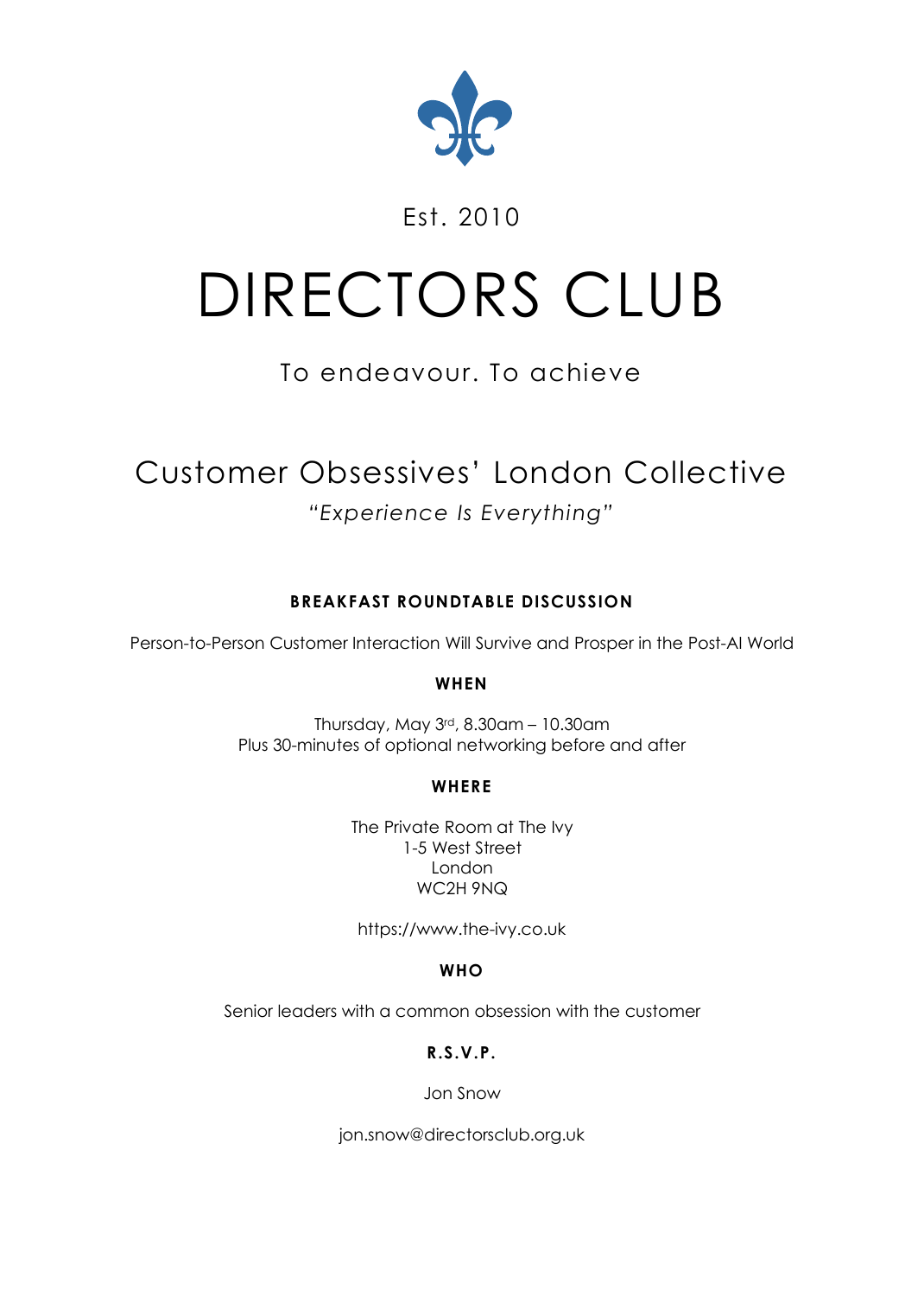

#### **INVITATION**

You are cordially invited to attend a gathering of the **Customer Obsessives' London Collective™**, in association with the Directors' Club United Kingdom.

**Date:** Thursday, May 3rd

**Time:** 8.30am – 10.30am, plus 30-minutes of optional networking before and after

**Venue:** The Ivy, Soho, London (https://www.the-ivy.co.uk)

**Roundtable Discussion:** Jon Snow, Directors' Club founder and chair, will facilitate a roundtable discussion of the motion:

*Person-to-Person Customer Interaction Will Survive and Prosper in the Post-AI World*

**Who:** Leaders from across the business verticals with a common obsession with the customer

There is **no charge**; you are invited as our guest.

#### **R.S.V.P.**

If you'd like to accept this invitation, please email jon.snow@directorsclub.org.uk.

We have limited capacity; please confirm your attendance ASAP to avoid disappointment.

#### **DISCUSSION OVERVIEW**

The media is full of stories and commentary on the rise of AI-powered robotics and automated processes, including chat-bots and other self-service technologies.

The decline of person-to-person customer interaction is seen as the natural consequence. Some predict the extinction of the contact centre agent and store assistant.

Over a delicious breakfast, leaders with a common obsession with the customer experience will discuss the more optimistic motion:

#### **Person-to-Person Customer Interaction Will Survive and Prosper in the Post-AI World**

Whether you agree or disagree with the motion, we'd like you input, ideas and opinions. Our aim is to deliver a balanced discussion that facilitates knowledge-share.

#### **BREAKFAST**

Throughout the event you'll be served tea, coffee, juices and The Ivy's signature breakfast canapés.

#### **SPONSOR**

This gathering is supported by Genesys, helping companies create exceptional experiences for lasting relationships. See http://www.genesys.com/uk/about.